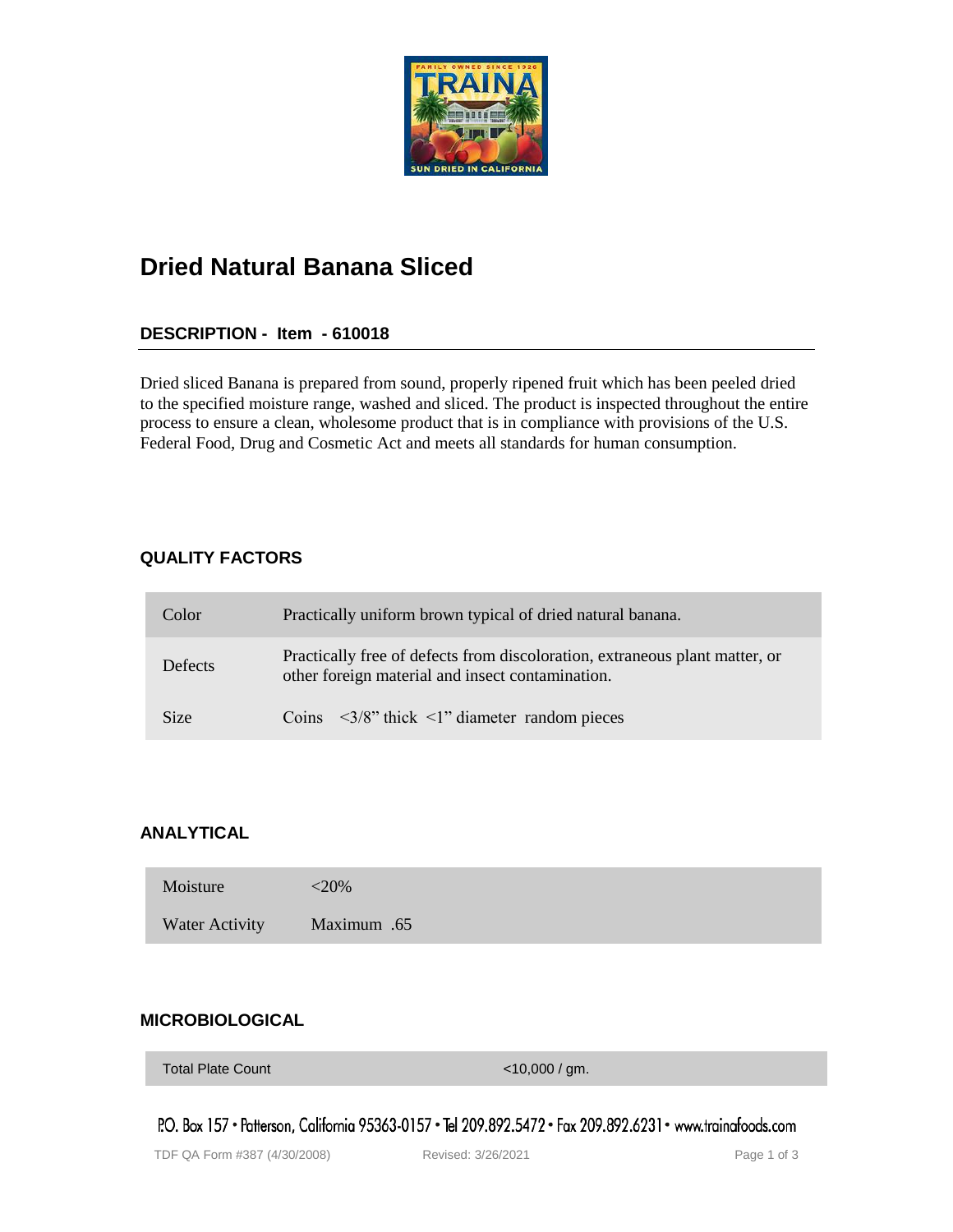| Coliforms             | < 10 / gm.  |
|-----------------------|-------------|
| E. Coli               | $<$ 3 / gm. |
| <b>Yeast and Mold</b> | < 500 / gm  |
| Salmonella            | Negative    |

## **NUTRITIONAL INFORMATION**

| Based on 100 gram sample |                  |                            |                   |           |                    |  |  |  |
|--------------------------|------------------|----------------------------|-------------------|-----------|--------------------|--|--|--|
| Calories                 | 330              | Sodium                     | 60 mg             | Vitamin A | 0.0 IU             |  |  |  |
| Calories from Fat        | 9                | <b>Total Carbohydrates</b> | 78 g              | Vitamin C | 0.0 <sub>ma</sub>  |  |  |  |
| <b>Total Fat</b>         | 1 <sub>g</sub>   | Dietary Fiber              | 2. g              | Calcium   | $22 \,\mathrm{mg}$ |  |  |  |
| <b>Saturated Fat</b>     | 0.0 <sub>g</sub> | <b>Total Sugar</b>         | 40 <sub>g</sub>   | Iron      | 1.0 <sub>mg</sub>  |  |  |  |
| <b>Trans Fat</b>         | 0.0 <sub>q</sub> | Cholesterol                | 0.0 <sub>q</sub>  | Protein   | 2g                 |  |  |  |
| <b>Added Sugar</b>       | 0.0 <sub>q</sub> | Potassium                  | $1193 \text{ mg}$ | Vitamin D | $0.0$ mcg          |  |  |  |

#### **INGREDIENT STATEMENT**

Bananas

#### **PACKAGING & LABELING**

Packed in a non-sealed poly bag inside a corrugated box.

## **KOSHER STATUS**

This product is Kosher certified.

#### **STORAGE RECOMMENDATIONS**

Store in a cool and dry controlled atmosphere, ideally between  $35-45^{\circ}$  F. Keep product in bag in box until ready to use, or store partial bags in covered containers when storing after opening.